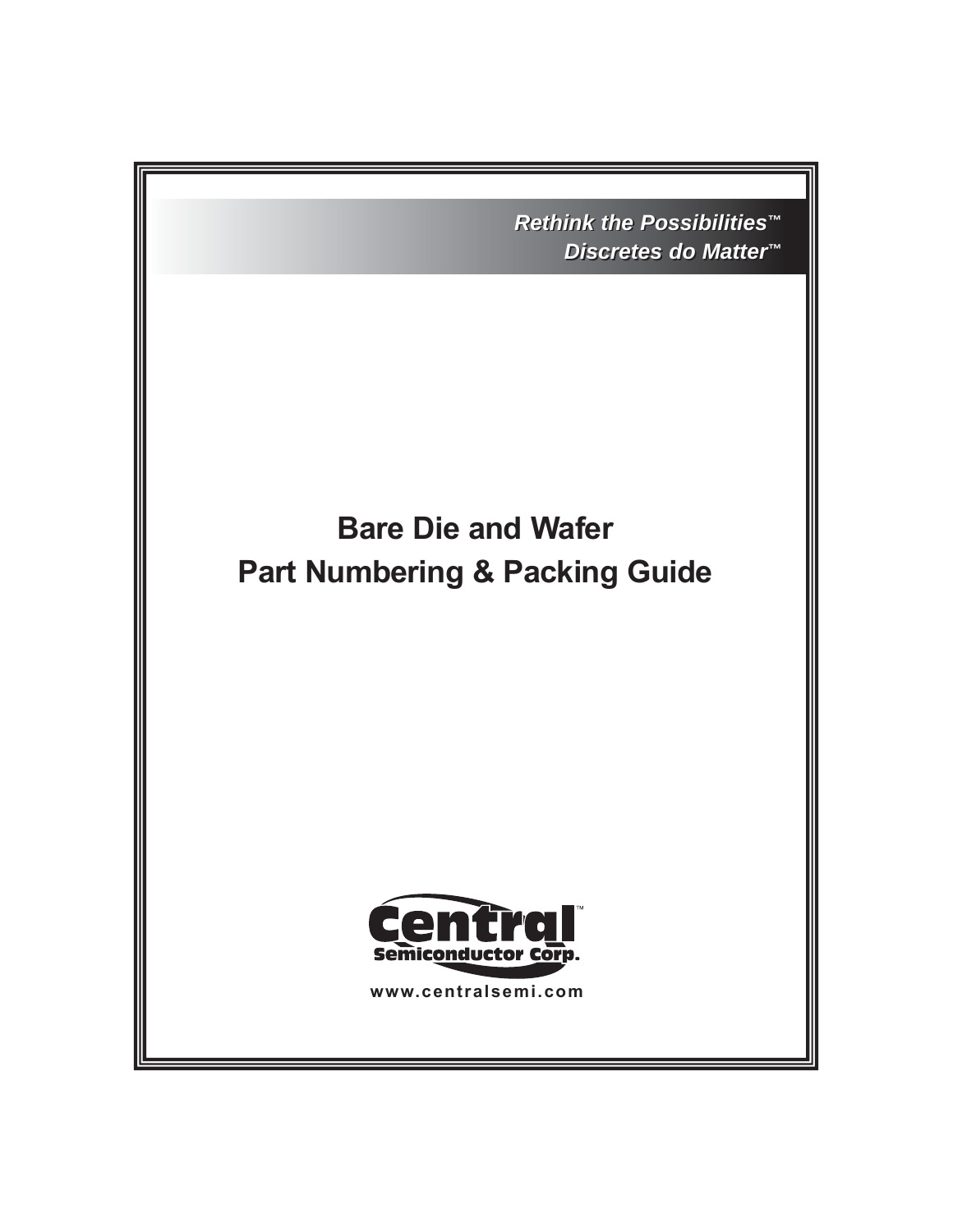• This specification defines the method for bare die packing and part number identification. Example: Bipolar Power NPN Darlington Transistor Die, 2N6300, with optional up-screening to MIL-PRF-38534 Class H equivalent, Tray (Waffle) Package.





R2 (3-September 2020)

**www.centralsemi.com**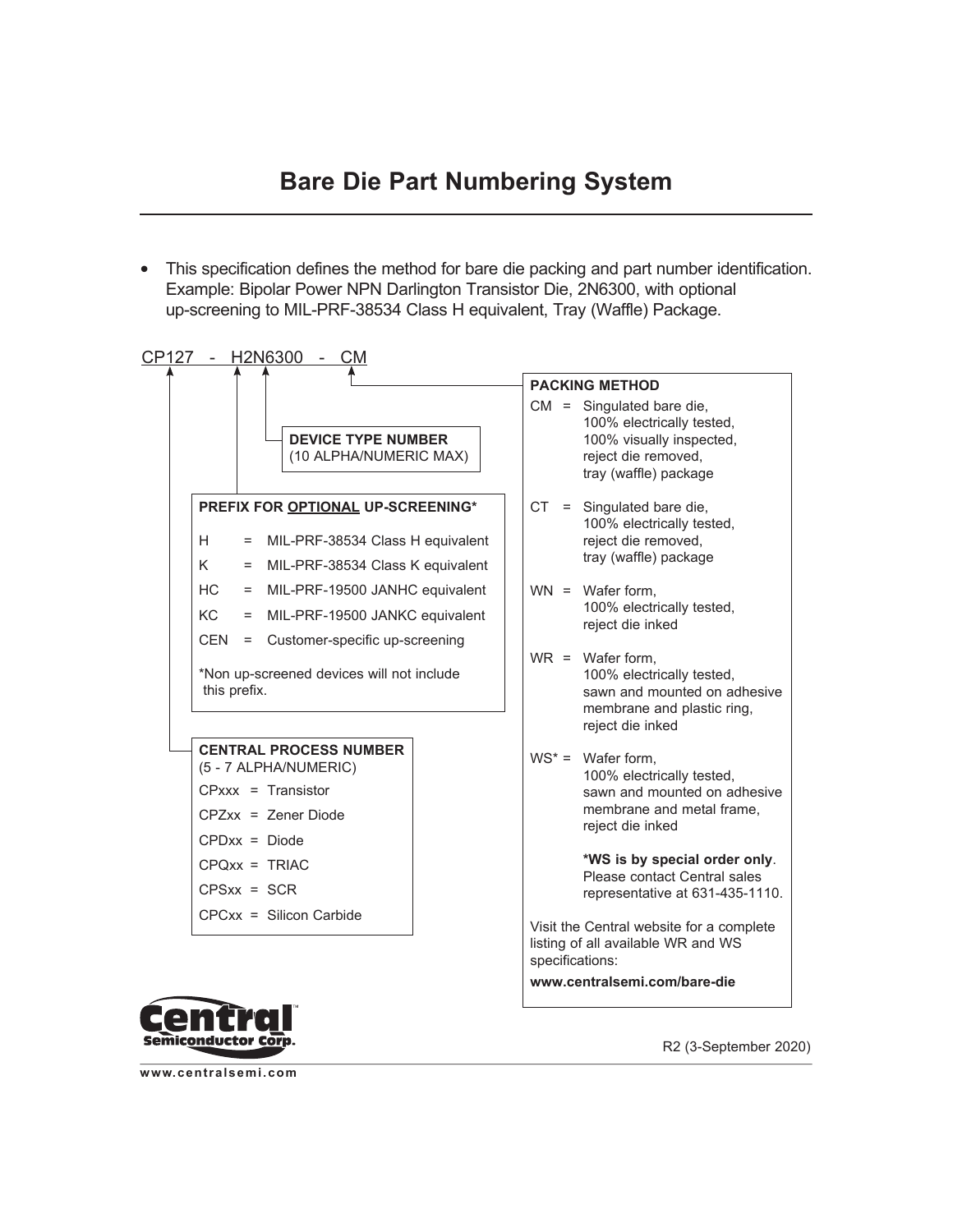# **BARE DIE PACKING OPTIONS**





## **BARE DIE IN TRAY (WAFFLE) PACK**

- **CT**: Singulated die in tray (waffle) pack. **(example: CP211-PART NUMBER-CT)**
- **CM**: Singulated die in tray (waffle) pack 100% visually inspected as per MIL-STD-750, (method 2072 transistors, method 2073 diodes). **(example: CP211-PART NUMBER-CM)**

### <u> Tamman manala</u>



#### **UNSAWN WAFER**

**WN**: Full wafer, unsawn, 100% tested with reject die inked. **(example: CP211-PART NUMBER-WN)**



### **SAWN WAFER ON PLASTIC RING**

 **WR**: Full wafer, sawn and mounted on plastic ring, 100% tested with reject die inked. **(example: CP211-PART NUMBER-WR)**

Please note: Sawn Wafer on Metal Frame (WS) is possible as a special order. Please contact your Central Sales Representative at 631-435-1110.



Visit the Central website for a complete listing of specifications: **www.centralsemi.com/bdspecs**

R2 (3-April 2017)